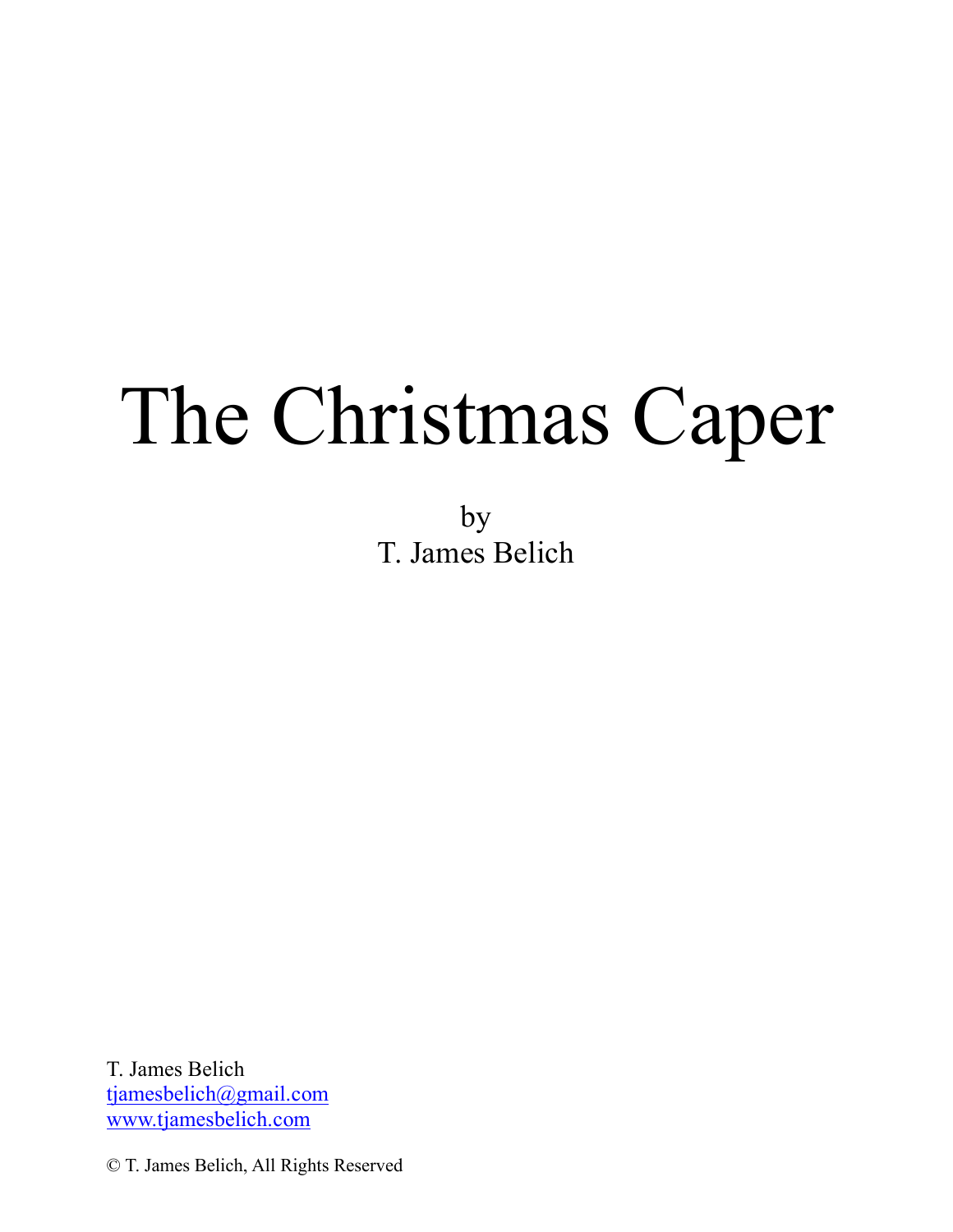# The Christmas Caper

by T. James Belich

## CHARACTERS

LOUIE (M), *Shady character* FRED (M), *Bank worker* ELENE (F), *Georgian separatist* Her ASSOCIATE (M) CANDACE (F), *FRED's girlfriend*

Total Roles: 5 (2 female, 3 male)

# SETTING

A city street on Christmas Eve. The present day.

# SYNOPSIS

Christmas Eve. Fred Anderson plans to propose to his girlfriend, but with the stores closed, he has no choice but to buy a ring from Louie under the table. The problem? Georgian separatists want the ring too—or at least the missile defense plans Louie hid inside. To keep the ring and make his date, Fred must stop the plans from falling into the hands of terrorists, leaving him with 33 minutes to propose.

And save the world.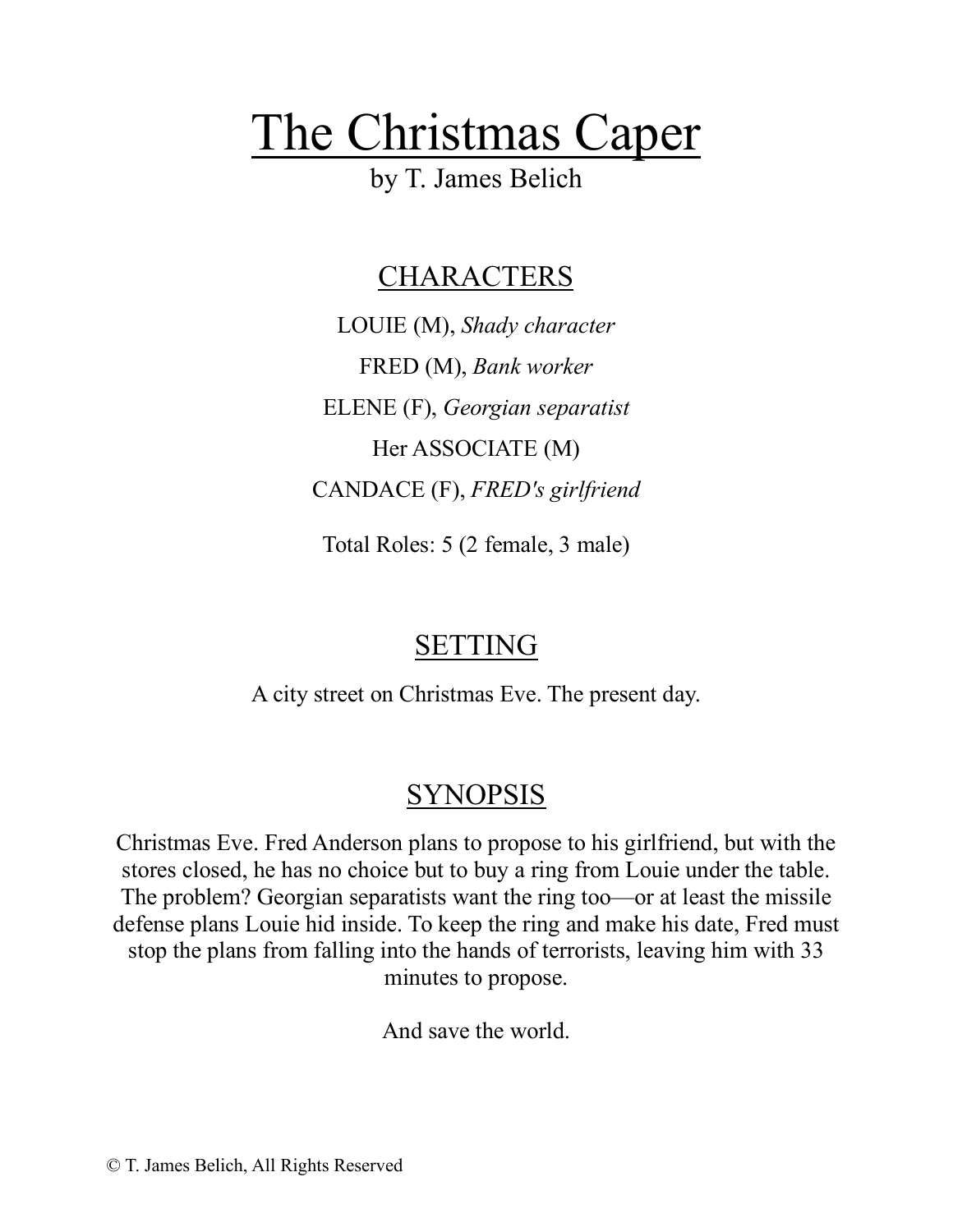(Christmas Eve. LOUIE enters carrying a small box containing a diamond ring. He hides an unseen object in it and shoves the box into his pocket. FRED enters, browsing invisible shop windows, while ELENE and her ASSOCIATE enter opposite. She's the brains, he's the brawn. LOUIE avoids them.)

|                                                              | <b>FRED</b>                                        |
|--------------------------------------------------------------|----------------------------------------------------|
| Merry Christmas.                                             |                                                    |
| Yeah.                                                        | <b>LOUIE</b>                                       |
| I'm going to propose tonight.                                | <b>FRED</b>                                        |
| Christmas Eve, nice touch.                                   | <b>LOUIE</b>                                       |
| Fred, Fred Anderson, Fourth National Bank.                   | <b>FRED</b>                                        |
| Uh-huh.                                                      | <b>LOUIE</b>                                       |
| Are you married? It's just that I've never done this before. | <b>FRED</b>                                        |
|                                                              | (By this point ELENE and her ASSOCIATE have left.) |
|                                                              | LOUIE                                              |

Hey, have you seen...?

FRED Do I just ask? Or...? Anyway, I just need the ring. LOUIE Good luck with that. All the stores are about to— FRED

I asked her to meet me in the park. In thirty-three minutes. How do I look?

#### LOUIE

Fine, kid.

#### FRED

Good. Thanks. Merry Christmas. (He tries an invisible shop door. It won't open.) No, no, no, you can't be closed, I have to buy a ring!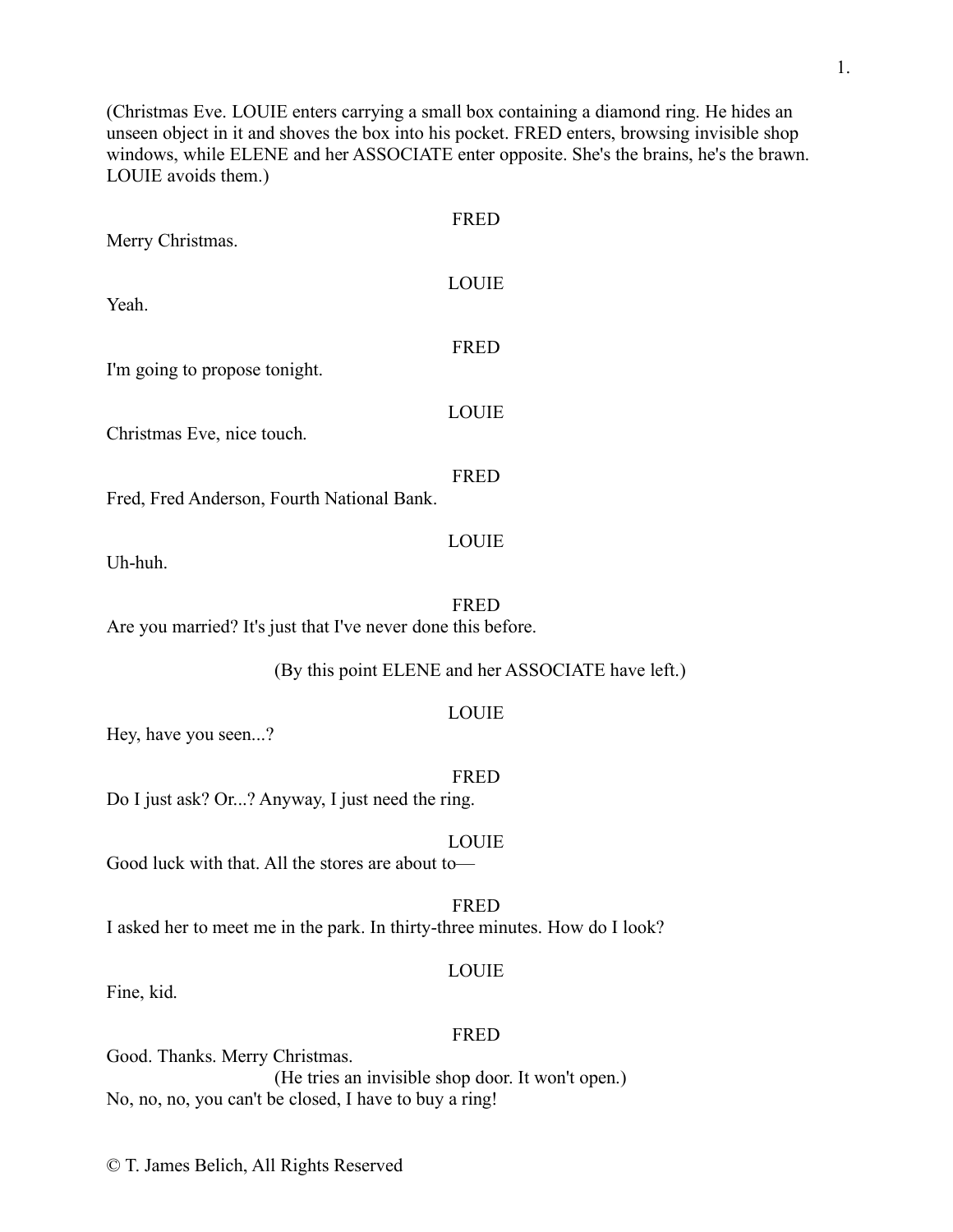I tried to tell you.

#### FRED

I've already called Candace.

LOUIE Tough break. When did you say you're meeting her?

In thirty minutes.

#### LOUIE

FRED

It's your lucky day, kid. (He shows FRED the ring.)

Interested?

#### FRED

Wow. But I don't think I have enough... (He pulls out his cash and LOUIE takes it.)

#### LOUIE

FRED

LOUIE

Sold to the man of action. (He gives him the ring.) Thirty minutes, huh?

Twenty-nine.

Perfect.

#### FRED

(Looking at the ring)

Wow.

(LOUIE crosses away and runs into ELENE and her ASSOCIATE.)

#### ELENE

Louie, how nice.

#### LOUIE

I don't have it, Elene.

#### ELENE

But that is a pity.

(She gestures to her ASSOCIATE who grabs LOUIE and drags him off.)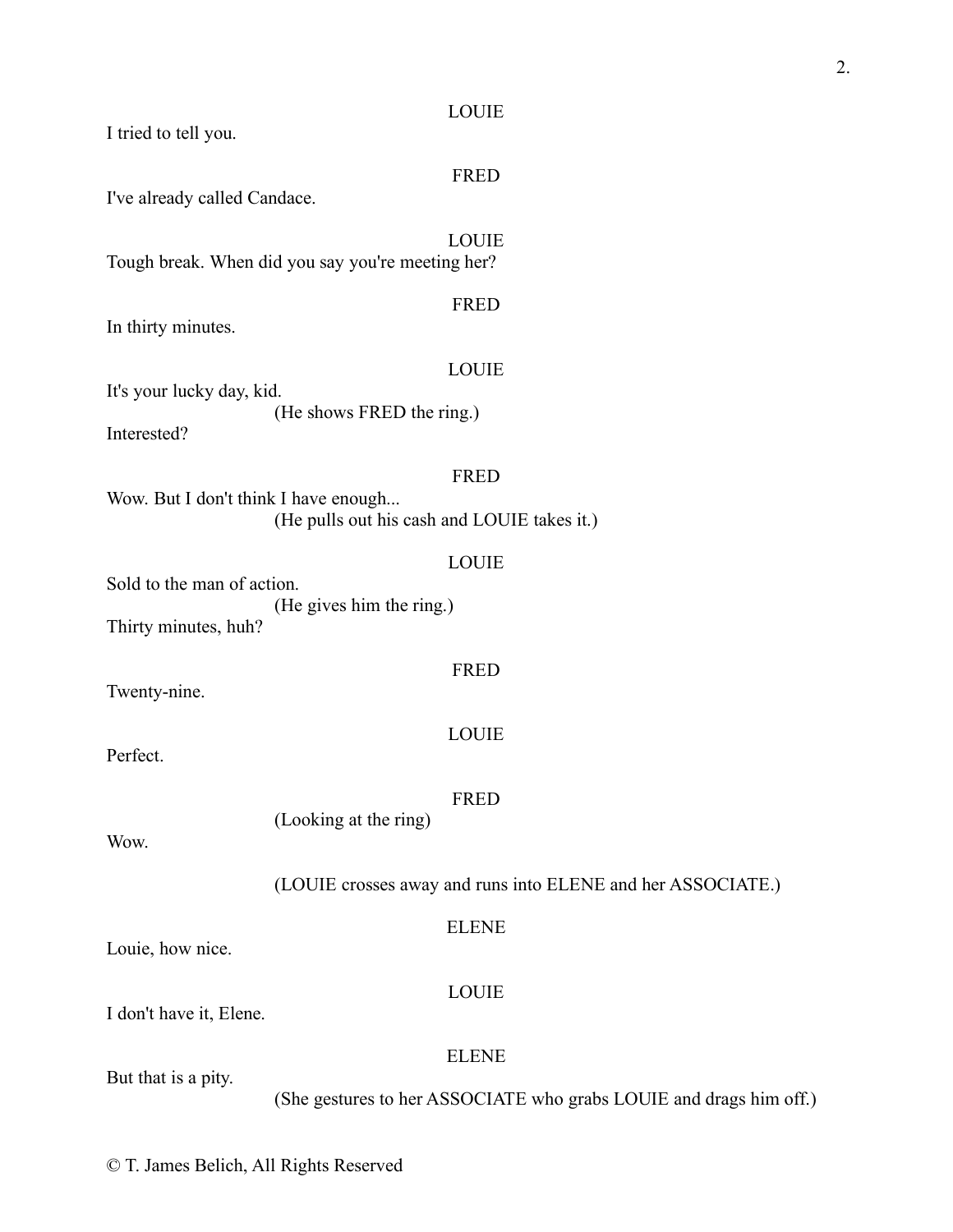#### I don't have it!

#### (ELENE waits and FRED sees her.)

#### FRED

ELENE

Fred, Fred Anderson. Merry Christmas.

Elene.

#### FRED

I'm going to propose.

#### ELENE

My most sincere congratulations.

#### FRED

(Showing her the ring) I just bought it. From some guy in a bad suit.

#### ELENE

That is most interesting. May I? (FRED hands her the ring.) Magnificent. Louie has most excellent taste. (She points her gun at FRED.) I am afraid I must relieve you of this luminescent item.

#### FRED

But I'm proposing. Tonight.

#### ELENE

Believe me, that so rarely turns out as you intend.

#### FRED

I don't think you understand, I need that ring. (He runs into her ASSOCIATE, who has just entered.)

#### ELENE

My fondest wishes to you this holiday season. (She and her ASSOCIATE exit. LOUIE staggers on.)

#### LOUIE

Hey, it's Fred, right? Don't you have to be somewhere? In twenty-four minutes?

#### FRED

Not without a ring.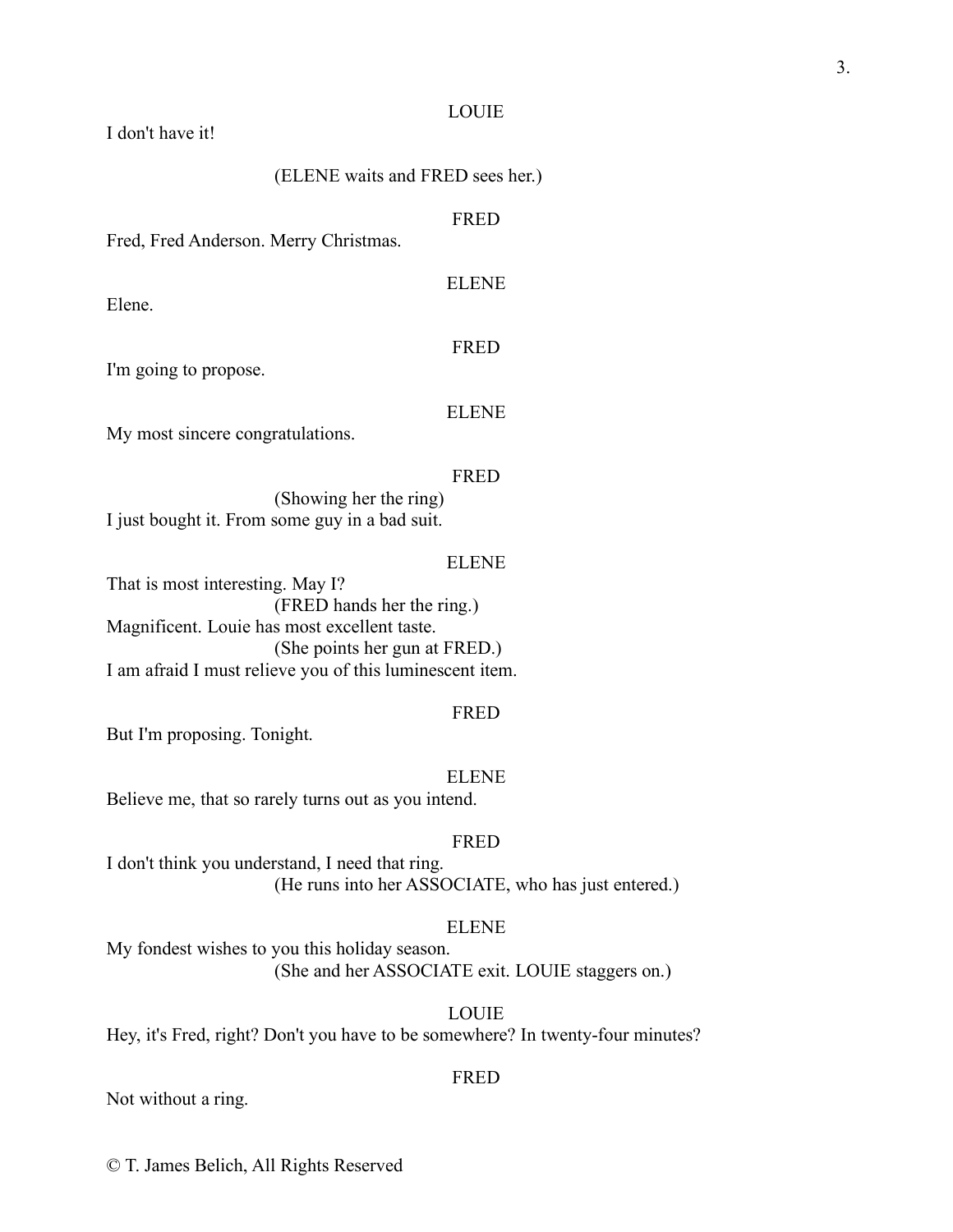FRED

What happened to it?

This woman, Elene, she stole it.

#### LOUIE

Elene Nadaraia, she's a Georgian separatist.

#### FRED

There are separatists in Georgia?

LOUIE The country Georgia. All you had to do was hang on to that ring for what, thirty minutes?

Twenty-two.

LOUIE It's not going to take her long to pass it off. You've put me in a real pickle, you know that?

I couldn't stop her.

I hid a microchip inside the ring. It's got plans for a new line of missiles, that's what Elene's after. I had to ditch the ring while I shook her off.

FRED

What do I tell Candace?

#### LOUIE

Look, you want the ring, I want the chip.

#### FRED

I work at a bank. I process loan applications.

LOUIE Which makes us both crooks. You want that girl of yours to say yes, right? (No answer. LOUIE starts to leave.)

#### FRED

She said I was boring. I wanted to show her that... What do you need me to do?

#### LOUIE

I've got an idea where to find them. It's getting the ring off her that's tricky. (We hear bell ringers in the background.)

© T. James Belich, All Rights Reserved

#### FRED

### LOUIE

FRED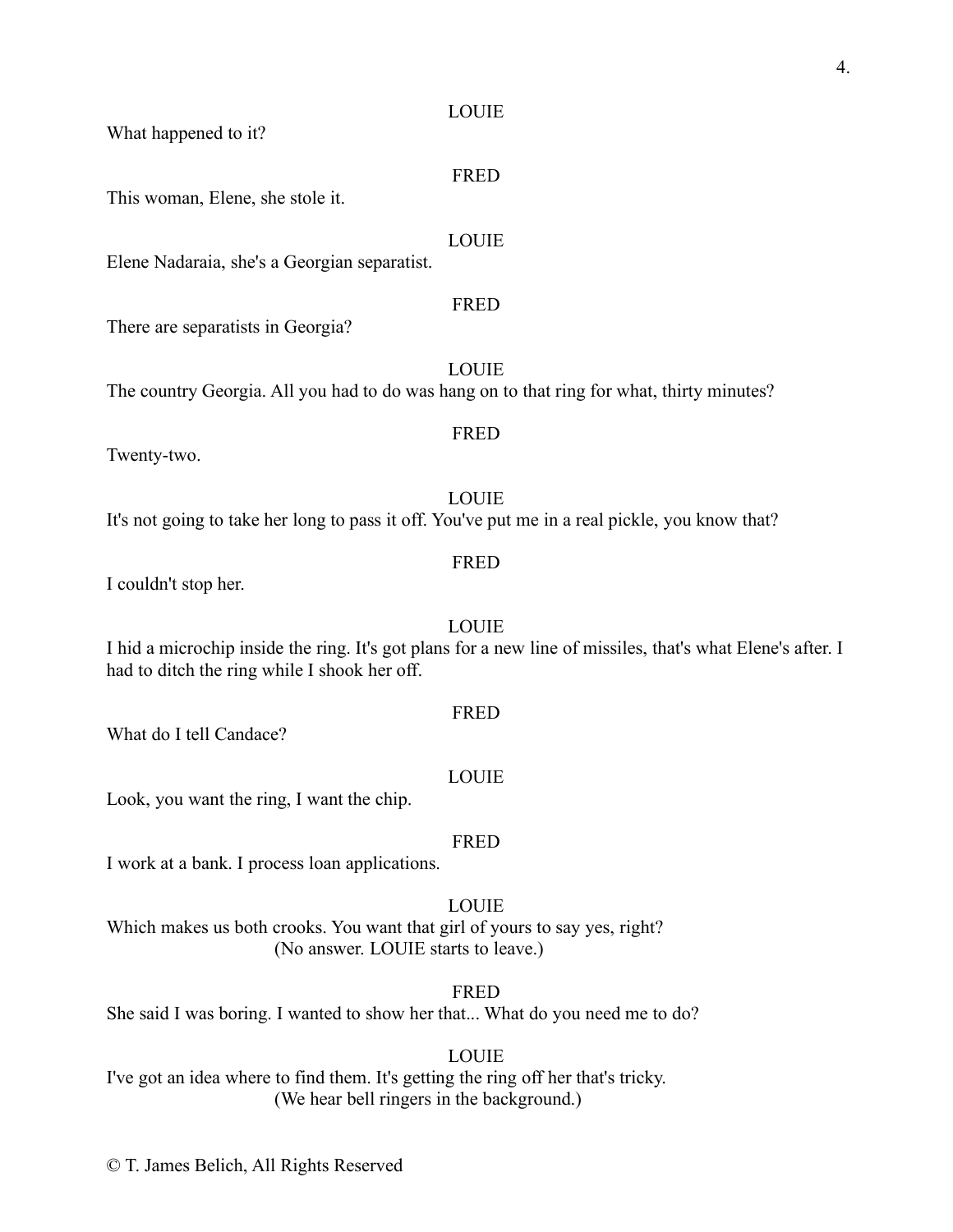#### FRED

I've got an idea.

#### LOUIE

Yeah?

#### (FRED and LOUIE exit, while ELENE and her ASSOCIATE enter opposite.)

#### ELENE

|                                   | (On the phone)                                                                                                                                                                                                                                     |
|-----------------------------------|----------------------------------------------------------------------------------------------------------------------------------------------------------------------------------------------------------------------------------------------------|
|                                   | Yes. It is in our hands. You know where I may be found.                                                                                                                                                                                            |
|                                   | (She hangs up. Slight pause.)                                                                                                                                                                                                                      |
|                                   | So, will you be visiting your family for the holidays?                                                                                                                                                                                             |
|                                   | (Her ASSOCIATE shrugs.)                                                                                                                                                                                                                            |
|                                   | Yes, I always find such gatherings quite tedious.                                                                                                                                                                                                  |
|                                   | (Behind them FRED and LOUIE enter wearing Santa hats and beards.<br>FRED rings a bell and LOUIE has a bucket for donations. No response<br>from ELENE or her ASSOCIATE, and so FRED rings more vigorously. Her<br>ASSOCIATE takes out some coins.) |
| But you will only encourage them. | (Her ASSOCIATE crosses to put the coins in the bucket and LOUIE pulls<br>out a gun.)                                                                                                                                                               |
|                                   | <b>LOUIE</b>                                                                                                                                                                                                                                       |
| Easy there.                       | (He takes her ASSOCIATE's gun and hands it to FRED.)                                                                                                                                                                                               |
| Go on, kid.                       |                                                                                                                                                                                                                                                    |
| $M_{\odot}$ ?                     | <b>FRED</b>                                                                                                                                                                                                                                        |

Me?

#### LOUIE

Yeah you, smart guy.

(FRED searches ELENE's pockets.)

#### FRED

ELENE

Sorry, this is my first time...

The left pocket.

#### FRED

Sorry.

(He finds the ring.)

Got it.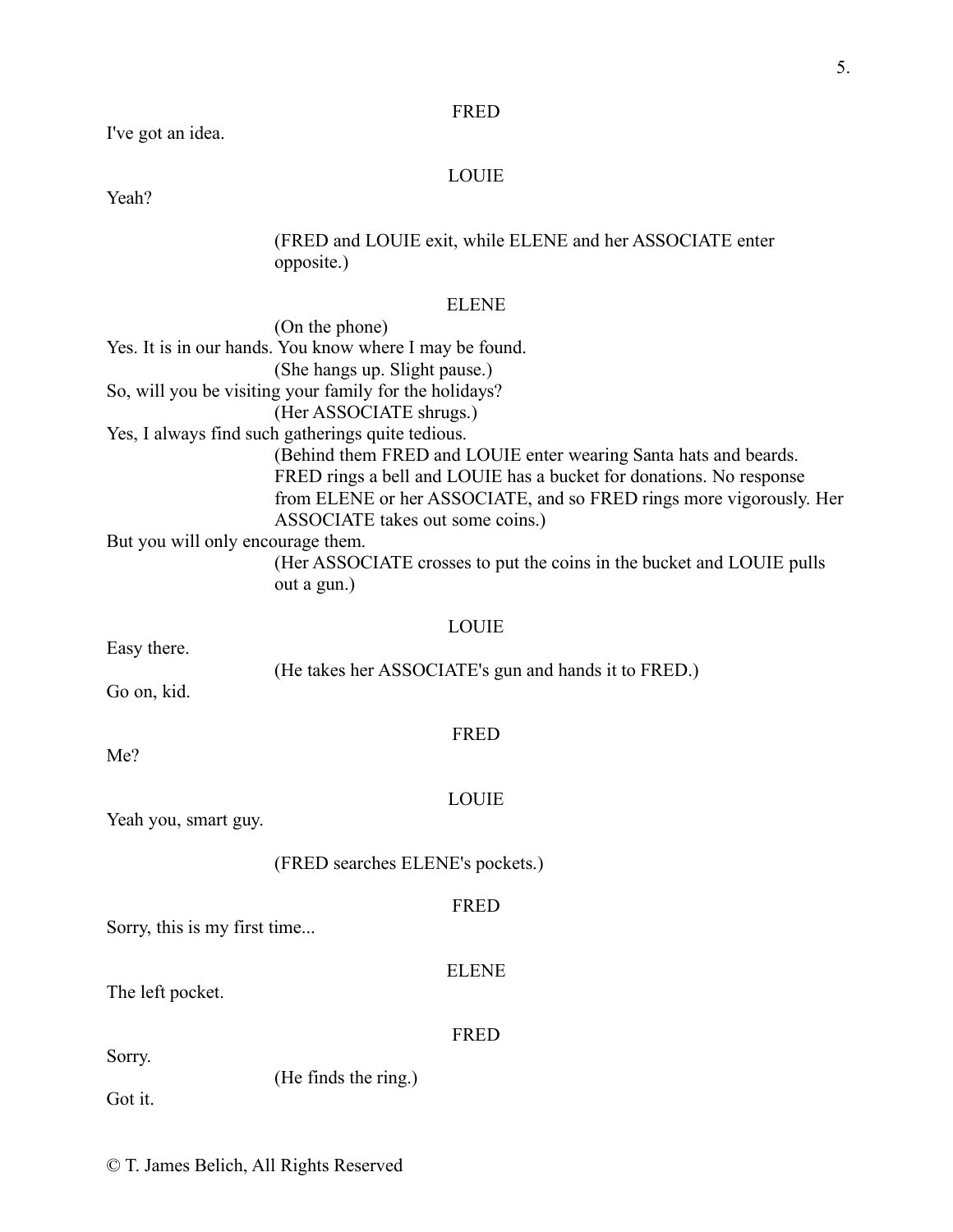#### ELENE

They murdered my sister. My parents, they came next.

#### LOUIE

Let's go, kid.

#### ELENE

What would you do, Mr. Anderson, to protect those whom you love?

#### FRED

Anything.

#### ELENE

And to avenge them?

#### LOUIE

Come on!

(LOUIE pulls FRED away. ELENE takes out her gun. She shoots at FRED, but LOUIE pushes him aside and takes the bullet in the shoulder. FRED points his gun back at ELENE, who raises her hands, and FRED helps LOUIE offstage. They exit.)

#### ELENE

After them.

(Her ASSOCIATE exits and she follows. FRED and LOUIE re-enter. They approach a bench.)

#### LOUIE

There, that's my car. Just give me the chip. You've still got fifteen minutes. (FRED puts the gun in his pocket and mimes opening the driver's door. He sits on the bench. LOUIE mimes opening the passenger door.) What are you doing, kid?

FRED

You can't drive.

You don't even want that stupid ring.

#### FRED

LOUIE

I love Candace.

#### LOUIE

(Sitting on the bench) Here's your money. Just take it. (FRED mimes putting on his seatbelt.) Really?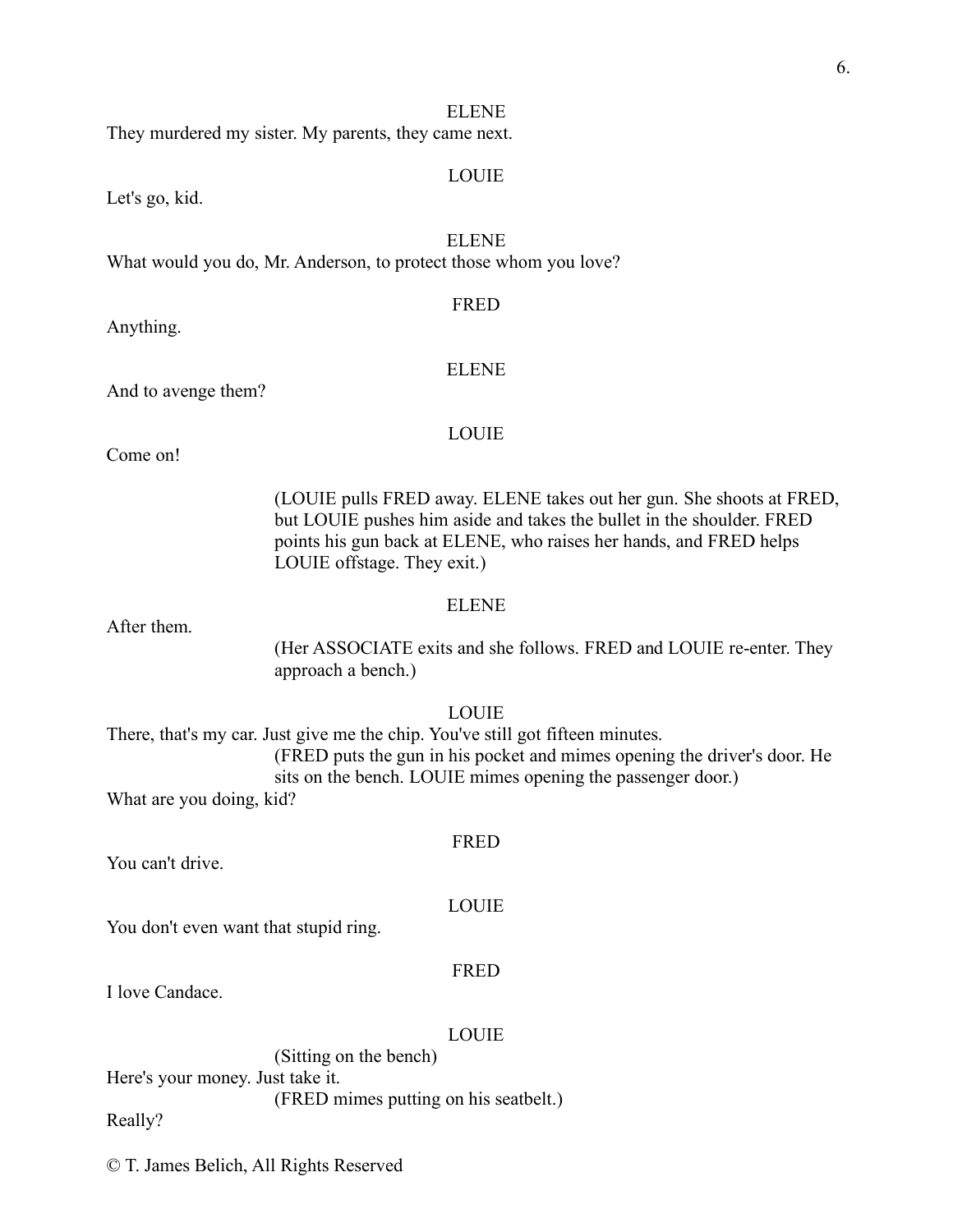#### FRED

| I always wear my seatbelt.             | (He waits.)                                                                                                                                        |
|----------------------------------------|----------------------------------------------------------------------------------------------------------------------------------------------------|
|                                        | <b>LOUIE</b>                                                                                                                                       |
| For the love of Pete                   | (He mimes putting on his seatbelt. FRED mimes starting the car and pulling<br>out into the street, meticulously observing every rule of the road.) |
| This is a getaway?<br>You're stopping? | (FRED suddenly slows down and they lurch forward.)                                                                                                 |
|                                        | <b>FRED</b>                                                                                                                                        |
| There's a pedestrian.                  | (We hear shots.)                                                                                                                                   |
|                                        | <b>LOUIE</b>                                                                                                                                       |
| Go!                                    | (FRED hits the gas and engages in a high-speed chase.)<br>Thanks, kid, I owe you one. You didn't have to                                           |
|                                        | <b>FRED</b><br>Candace is right. I've never done anything. I've never—                                                                             |
|                                        | <b>LOUIE</b>                                                                                                                                       |
| Santa Claus!<br>There, take a right.   | (FRED swerves to avoid him.)                                                                                                                       |
|                                        | <b>FRED</b>                                                                                                                                        |
| That's a tree farm.<br>Hey!            | (LOUIE grabs the wheel with his good arm and turns it right.)                                                                                      |
| We'll lose them in here.               | <b>LOUIE</b>                                                                                                                                       |
| I'm driving.                           | <b>FRED</b>                                                                                                                                        |
|                                        | (He pulls the wheel back while looking at LOUIE.)                                                                                                  |
| Watch the trees!                       | <b>LOUIE</b>                                                                                                                                       |
|                                        | (He pulls the wheel back and they struggle for it, lurching back and forth.)                                                                       |
| Give it to me!                         | <b>FRED</b>                                                                                                                                        |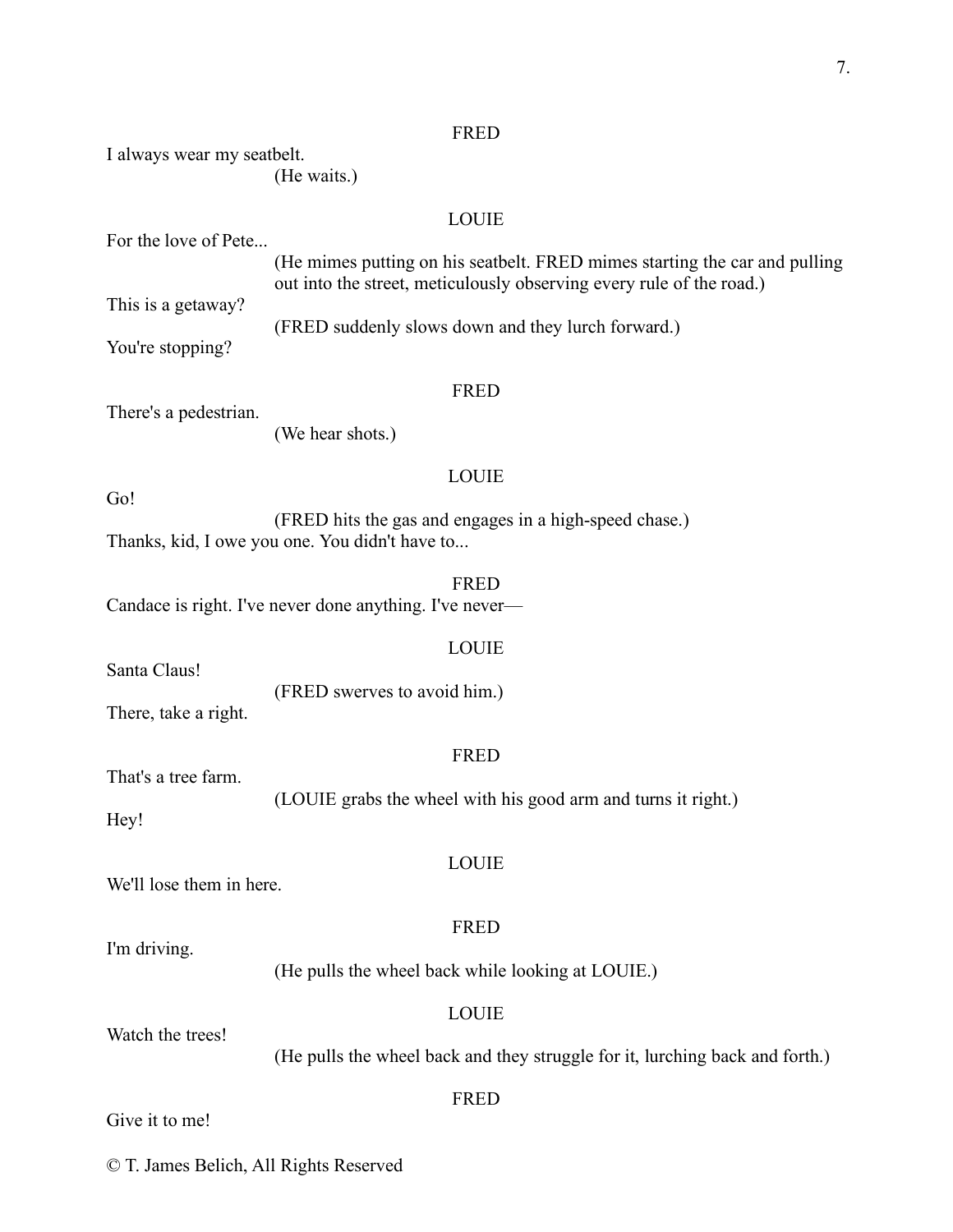(Looking forward) Jesus, Mary, and Joseph!

#### FRED

What?

#### LOUIE

There!

(FRED tries to swerve but they "crash" and fall onto the stage. If desired, parts of a manger scene may even fly on from offstage. LOUIE is out cold. FRED recovers and hides the ring in LOUIE's pocket. ELENE and her ASSOCIATE enter.)

FRED (Making a sudden move to pull out his gun)

Ha!

(The gun is gone.)

Oh... Must have...

(Her ASSOCIATE searches FRED, taking the gun from his other pocket. No ring.)

#### ELENE

What is it you have done with it? (Nothing) This is not your line of work, Fred Anderson. You are meeting this woman in...?

#### FRED

Seven minutes.

ELENE

Give to me the chip, take for yourself the ring, go live your happily ever after.

I can't.

# FRED

ELENE As you desire. I do not envy you the selection of pains you have before you. (She motions to her ASSOCIATE.)

#### FRED

ELENE

Candace said I bore her. Can you believe that?

It is quite difficult.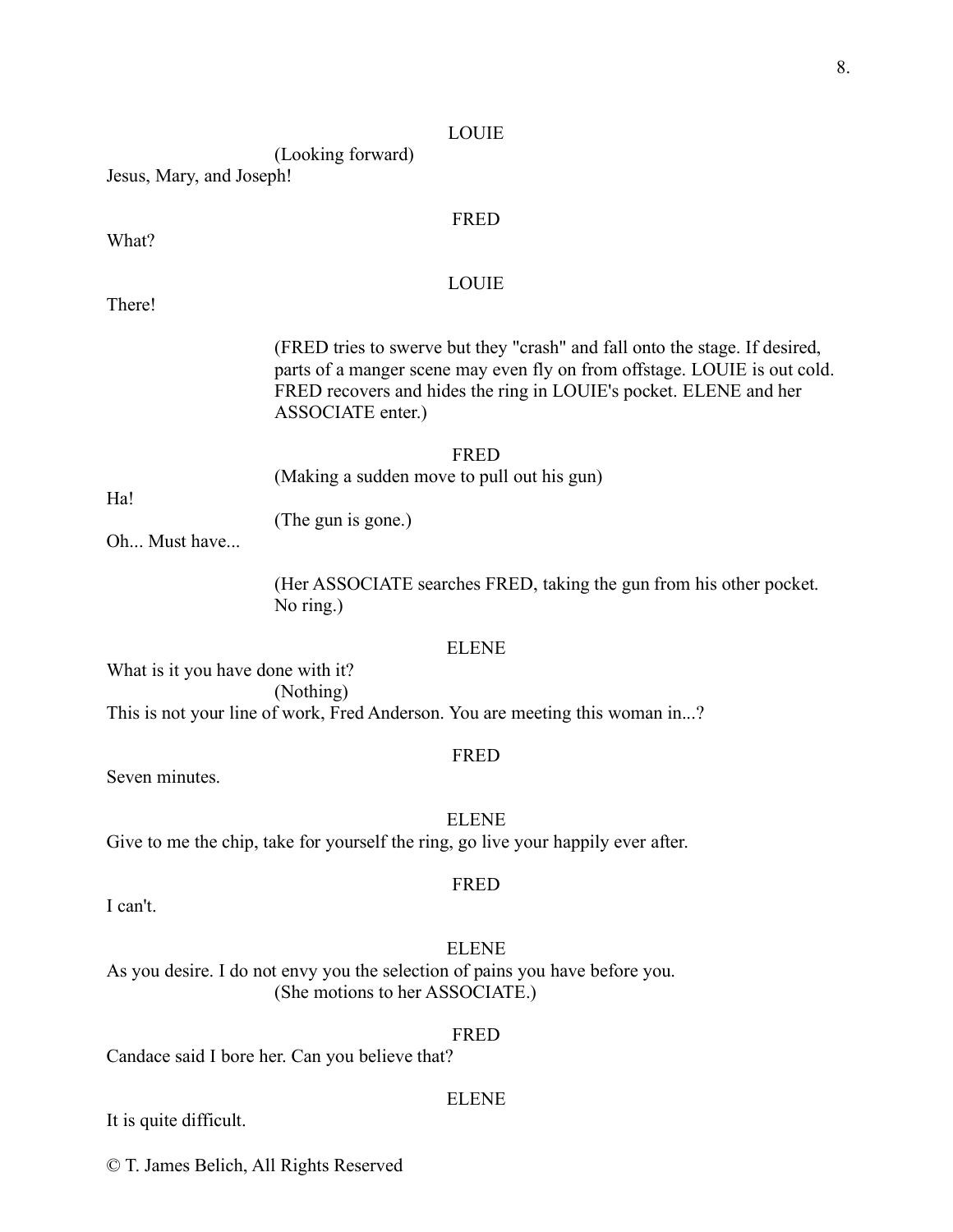#### FRED

I like the bank. Sure, I don't drive a fancy car, or go skydiving, or whatever it is exciting people do. I make a good living, do my own laundry, and I cook dinner three times a week.

#### ELENE

Is this pedantic little story of yours at an end?

#### FRED

See, that's what I'm saying. I'm not pedantic, I'm not boring, I'm steady.

(To her ASSOCIATE)

I'm steady, right?

(Her ASSOCIATE shrugs.)

I'm sorry, Miss Nadaraia, if I let you have the missile plans a lot of people will get hurt.

#### ELENE

You have chosen a most inopportune time to be noble.

#### FRED

Yeah. Just do me one favor, tell Candace I did something. (ELENE motions to her ASSOCIATE again.) Wait. It's inside the machine, in there. Just crawl through.

#### ELENE

I will admit, I am disappointed. I had so looked forward to the entertainment. (She exits.)

#### FRED

So... you're from Georgia. The country. Nice weather? (Her ASSOCIATE shrugs. We hear the sound of a machine running, followed by a scream from ELENE. LOUIE comes to and covers her ASSOCIATE with his gun.)

#### LOUIE

You're a lousy driver, kid, you know that? And you mowed down a Nativity scene. That's at least fifty Hail Marys. Where's Elene?

> (The machine dies down and ELENE hops back on wrapped in plastic wrap or some kind of netting, such as Christmas trees are wrapped in.)

Nice work, kid. Look, I'm going to need that...

(He finds the ring in his pocket.)

#### FRED

So what are you going to do with it?

#### LOUIE

Relax.

(He takes out a badge and shows it to FRED.) Agent Louis Greer. Tell you what...